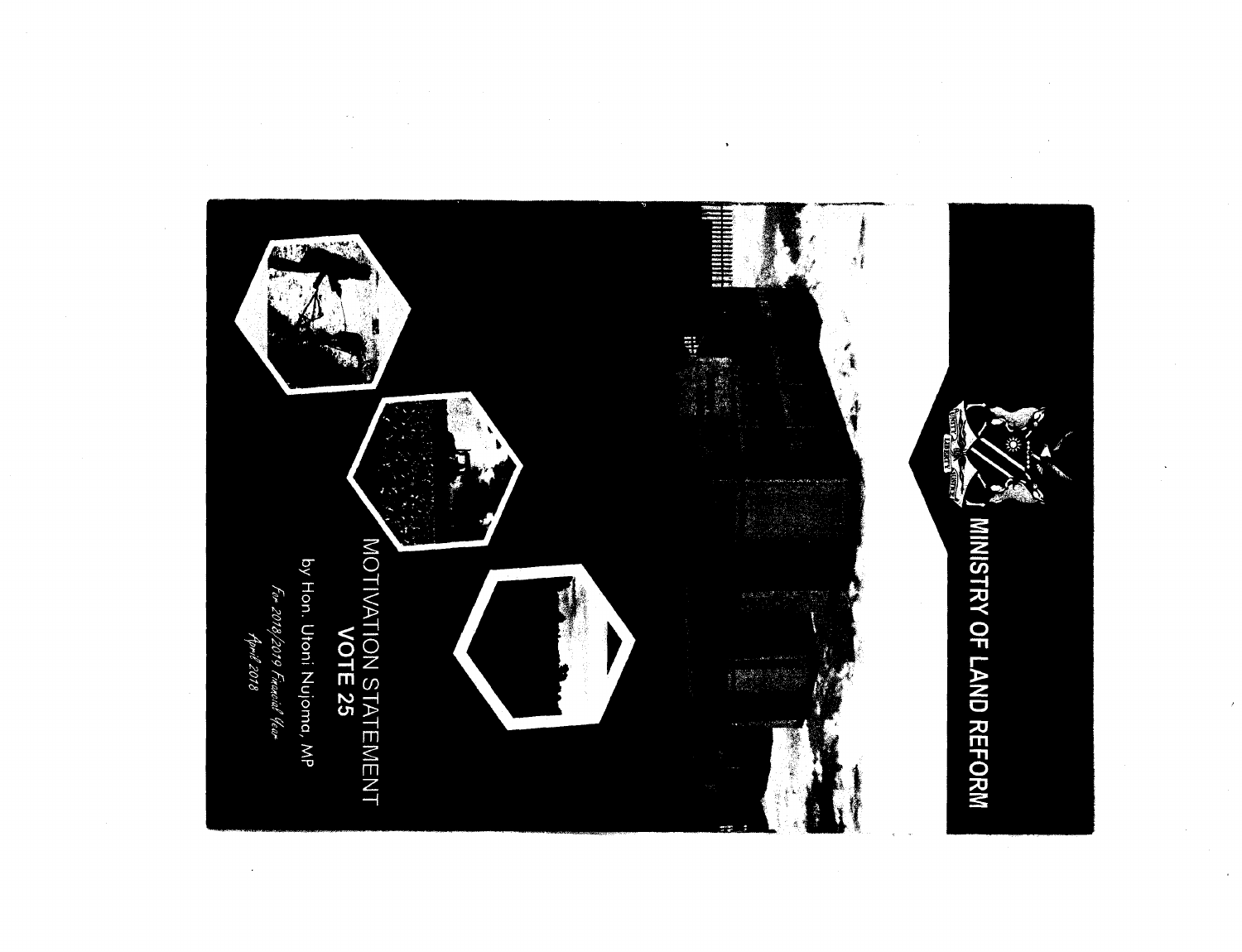fonourable Chairperson of the Whole House Committee, fonourable Members,

I. I rise before this August House with a deep sense of appreciation to introduce *lote* 25 for the Ministry of Land Reform for the *2018/2019* Financial Year and to seek your support and approval.

2. To start with, I believe it is important to highlight and acknowledge the significant contributlons made by the Ministry towards the realisation of the Ministry's mandate n various areas of responsibilities.

rhe Ministry's operations are premised on Government policy directives that are supported by a robust legal framework guided by several documents, such as Vision 2030, National Development Plans, Five-Year Strategic Plan and the Annual Plan. All these documents have been aligned towards a collective goal whose objective s to keep all levels of Government accountable to the Namibian people to ensure :imely service delivery and in extension development of our Nation.

Honourable Chairperson of the Whole House Committee, Honourable Members,

3. The Ministry of Land Reform has set itself Ministerial Targets to achieve the 'ollowing:

 $\geq 5$  million hectares of agricultural (commercial) land to be acquired by 2020 under the National Resettlement Programme;

> 5 million hectares of land in communal areas developed into Small Scale Commercial Farming Units by 2020;

Honourable Chairperson of the Whole House Committee, Honourable Members,

4. While tabling this motivation for Vote 25, the Ministry acknowledges the various initiatives embodied within the Fourth National Development Plan [NDP5] that are earmarked to address the socio-economic development of our country through improved project implementation and the targeted efforts to mitigate the challenges of unemployment. The Ministry's four key programmes are premised on the national understanding of the need to create employment opportunities, the reduction of inequality in the distribution of economic benefits and to contribute towards sustained economic growth.

5. Having said the above, I now have the pleasure to present the *2018/2019* budget for the Ministry of Land Reform, together with the highlights of achievements during the *2017/2018* Financial Year.The *2018/2019* Budget as expressed in its Medium Term Plan will focus on four key programmes namely:

3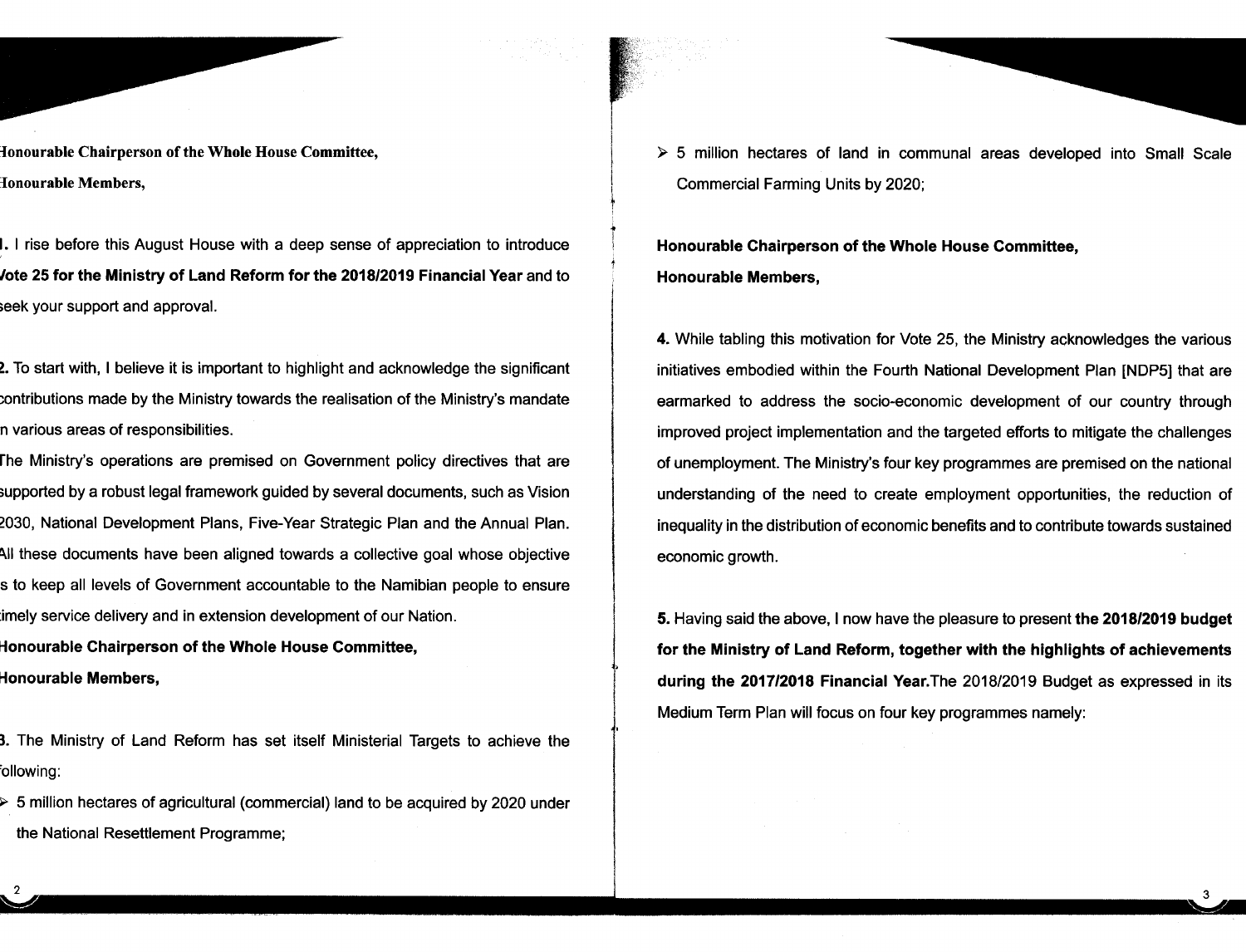#### )rogramme 1: Land Reform Programme

i. The Land Reform Programme especially the acquisition and access to land is iart of the Ministry's core mandate, and therefore during the previous Financial Year lespite financial constraints eleven (11) farms measuring 44.952.5177 hectares vere acquired. These farms were acquired at a total cost of **N\$112,618,857.75**. )ther (2) farms with a combined extent of 9426.7128 are pending purchase at the :ost of N\$18,394,666.17. Under the Resettlement programme, the Ministry resettled !8 farmers of which 15 are males and 13 females. It should be noted that these lumbers fall short of the demand for land which is still significantly high and keeps sscalatinq. I also want to inform this August House that the N\$120,000,000.00 iudqeted for the Land Purchase Sub-Programme will more or less bring in the iarne results in the current Financial Year unless more consideration is done in the subsequent MTEF periods, we should not expect tremendous numbers of farms to )e acquired for resettlement.

## a) Water infrastructure development and rehabilitation

~egarding water infrastructure, at least 286,000 hectares of land has been developed vith 857 km of fencing, 20 multi-purpose kraals constructed, 30 new boreholes Irilled, 35 boreholes rehabilitated, and 98 kilometres of water pipelines installed in Kavango East, Kavango West, Ohangwena, Omusati and Zambezi Regions. This nfrastructural development will benefit 7,800 farming households thus bringing

communities in touch with real benefits. Infrastructure development in other regions such as Otjozondjupa and Omaheke is expected to commence in the next Financial Year.

## Valuation, Property Taxation and Estate Management

i L

> 7. The main valuation roll for 2012 was approved, by the Valuation Court in November 2016. As a result of the approval, the Ministry revised the rates of land tax downwards in response to the increase in the land values. Had the current rate been maintained, this would have led to high land tax being paid by the landowners. However, some farmers have appealed to the High Court against the decision of the valuation court to approve the 2012 valuation roll. The matter is still pending in the High Court. In the meantime, the Ministry has issued the 2016/2017 land tax assessments based on the 2012 valuation roll. Following the issuance of the land tax assessments, some farmers applied to the High Court on an urgent basis to stop the issuance of the assessments. The High Court in its decision of21 February 2018 granted the applicants the interdict. The consequences of the interdict are that no commercial agricultural farmland transactions can take place until the interdict is lifted or the main review case is disposed of. Notwithstanding the interdict, the Ministry is urgently engaged with stakeholders to find a solution to the effects of the interdict. Furthermore, the Ministry is in the process of preparing the 2017/2022 Valuation Roll which will be displayed for viewing during the second quarter of 2018/2019 Financial Year. In the last Financial Year (April 2016 - March 2017) an amount of N\$20,828,627.00 was collected in the form of Land Tax.

> > 5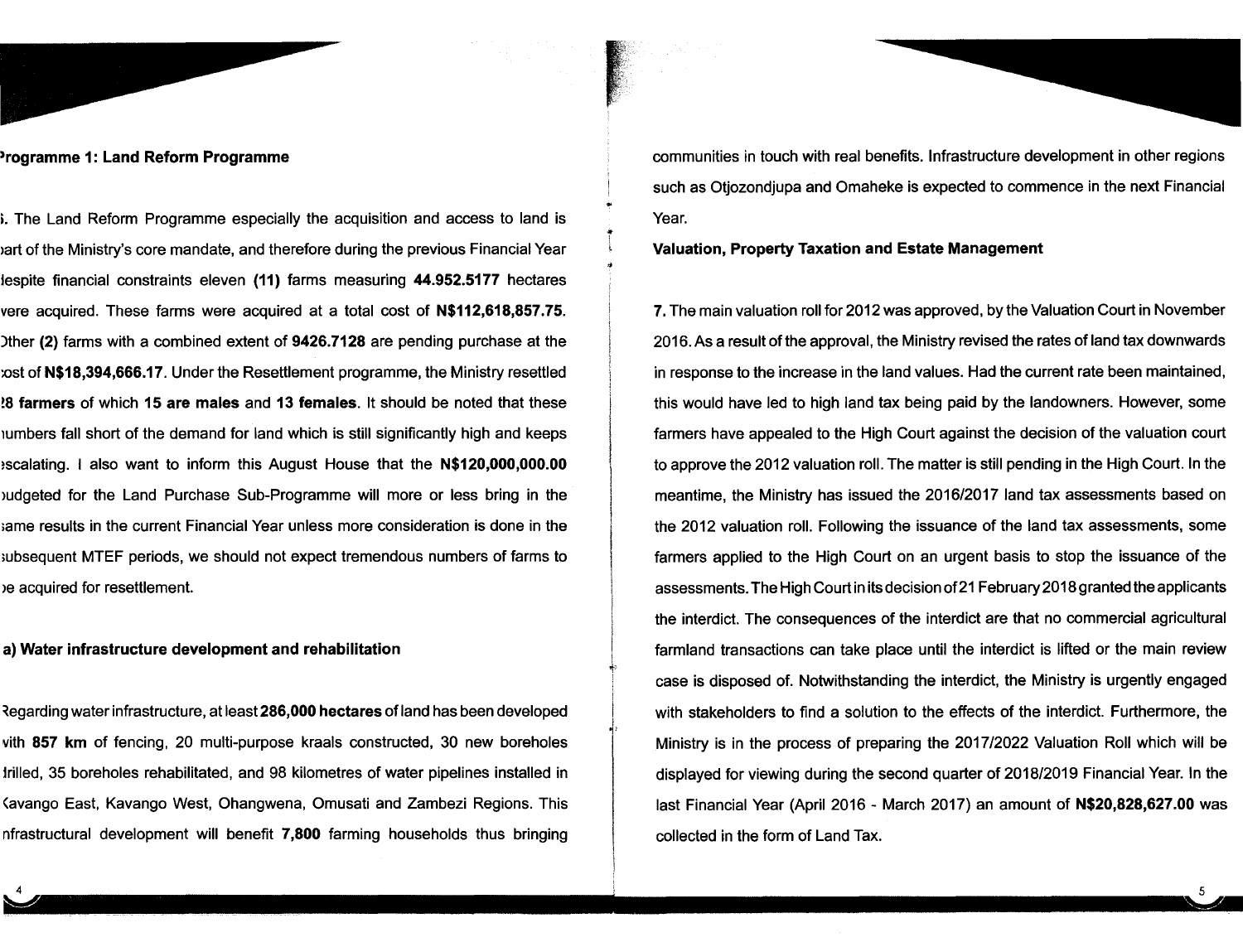#### )rogramme 2: Security of Tenure

'enure reform to enhance security in communal areas through the registration If land rights is on-going. In this respect, 177,593 communal land rights were napped and digitised representing 90% out of the 196,000 communal land rights rationally that can be registered. A total of 116,220 Customary Land Rights have leen registered, presenting 65% of the communal land rights currently digitised and 01,432 certificates were issued countrywide. Upon completion, this programme will nprove the livelihoods of over 500,000 Namibian citizens.

Y.

:nhancing tenure security under the National Resettlement programme is on-going. ·0 date the number of Lease Agreements signed between Government and the esettlement beneficiaries has increased to 61, Otjozondjupa - 16, IIKharas - 19, tunene - 9, Erongo - 4, Oshikoto -7, Khomas -1 and Hardap - 5.

, line with the quest to improve and contribute to the ease of doing business in lamibia, during the previous Financial Year, a total of  $21,894$  Deeds and  $3,776$ iectional Titles were registered, and through these processes, N\$2,532,182.20 was ollected regarding revenue. Further to this, the project to computerise property egistration is on-going, and so far a total of 44,898 Deeds documents have been ligitised.

1 line with the quest to improve and contribute to the ease of doing business in lamibia, during the previous Financial Year, a total of 21,894 deeds and 3,776 Sectional Titles were registered, and through these processes, N\$2,532,182.20 was collected as revenue. Further to this, the project to computerise property registration is on-going, and so far a total of 44,898 Deeds documents have been digitised.

# Programme 3: National Spatial Data Infrastructure and Establishment of Fundamental Datasets

The Ministry of Land Reform has also managed to capture and vectorise all Map Sheets of the project areas, namely the Kavango East, Kavango West and Otjozondjupa Regions where Topographic Datasets were required. The scales were based on the 1:10 000; 1:50 000 and 1:250 000 base scales and these are waiting for cartographic production. The Quality control of the 1:50000 Map Sheets in the revision of the Erongo Region Topographic Datasets have been finalised and are waiting for the capturing of new satellite data and its approval. Two-Hundred and Eighty-Seven (287) Survey Diagrams, Sixty-One (61) General Plans, Sixty (60) Sectional Title Schemes and Twenty (20) Lease Areas of Resettlement surveys have been approved.

### Programme 4. Policy, Supervision and Support Services

8. The purpose of this programme is to provide support to the entire Land Reform and Resettlement Programme. The main focus is to supervise and coordinate the Ministry's activities and operations which include; the development, application,